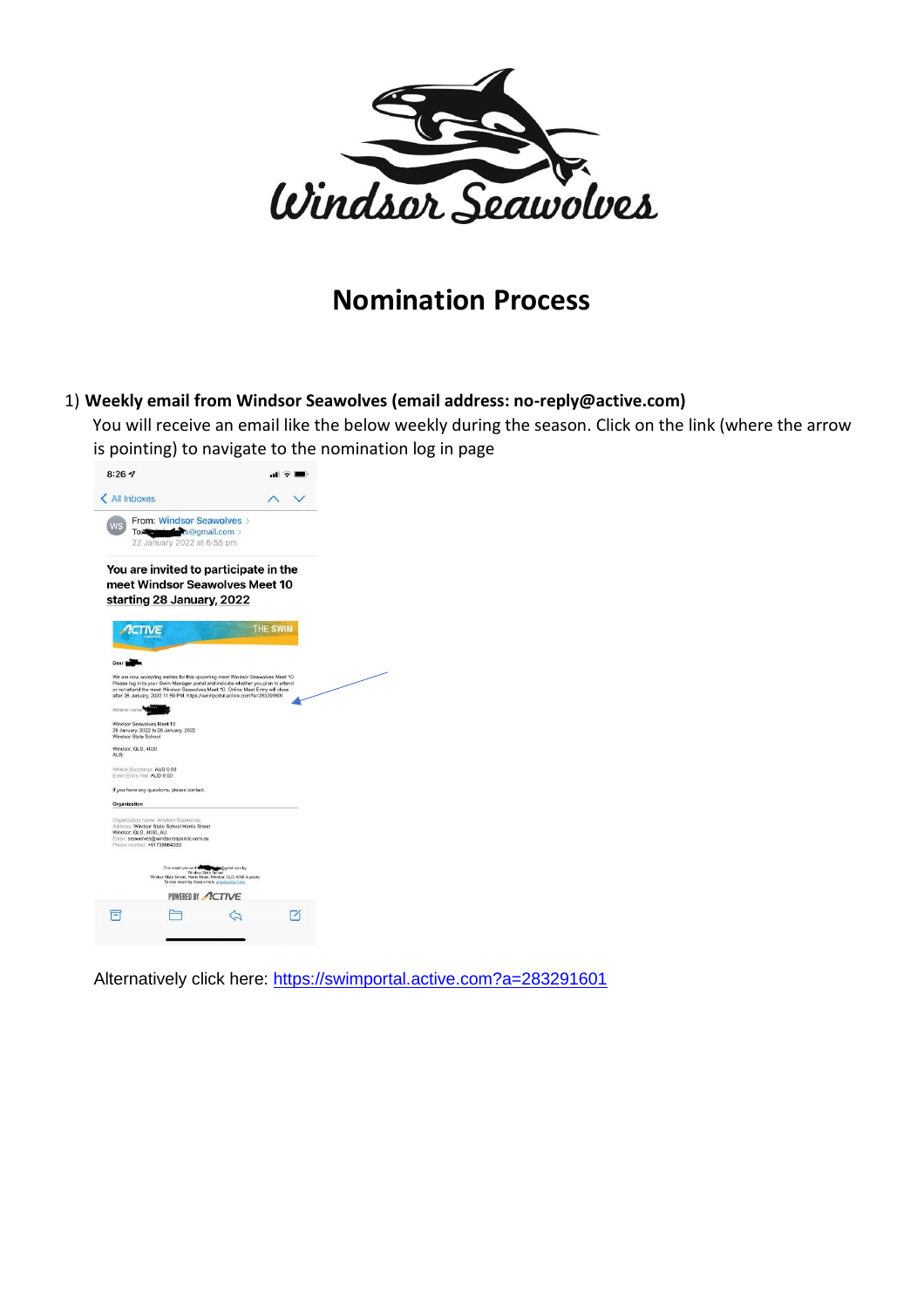### 2) **Sign-In Page**

| 8:177<br>n114G<br>IlisM >                     |
|-----------------------------------------------|
| 4 Passport                                    |
| Sign in                                       |
| Email address                                 |
| Password                                      |
| Stay signed in<br>Forgot your password?       |
| Sign in                                       |
| Don't have an account? Join now<br>$-$ OR $-$ |
| <b>Continue with Facebook</b>                 |
|                                               |
| ⊛<br>ACTIVE                                   |
| Ò<br>AÅ<br>passport.active.com                |
| -17<br>ш                                      |

Enter email address and password (same as what you used to register for the season)

## 3) **Navigate to Nominations Page**

Via Mobile - Select "View Programs" menu and in the drop down menu select "View Meets" from list.

Via Web – Select "View Meets" which is visible on the horizontal menu on the page.

| $5:31 - 7$<br><b>4 Mail</b>                   |    |
|-----------------------------------------------|----|
|                                               |    |
| <b>Windsor State</b><br>School                |    |
| Account profile information                   |    |
| View Programs                                 |    |
| <b>View Programs</b>                          |    |
| Attendance                                    |    |
| <b>View Meets</b>                             |    |
| Personal Best                                 |    |
| <b>REGISTER ATHLETE</b><br><b>VIEW ORDERS</b> |    |
| <b>Athletes</b>                               |    |
| <b>Fern Tofts</b>                             |    |
| Club Swimmers                                 |    |
| <b>Add-on product</b>                         |    |
| <b>Ethan Tofts</b>                            |    |
| <b>Club Swimmers</b>                          |    |
| <b>Add-on product</b>                         |    |
| WINDSOR SEAWOLVES (2020/21) TERM 1            |    |
| 4 29 January, 2021 to 29 March, 2021          |    |
| ii swimportal.active.com<br>AA                | Ċ. |
|                                               |    |
|                                               |    |